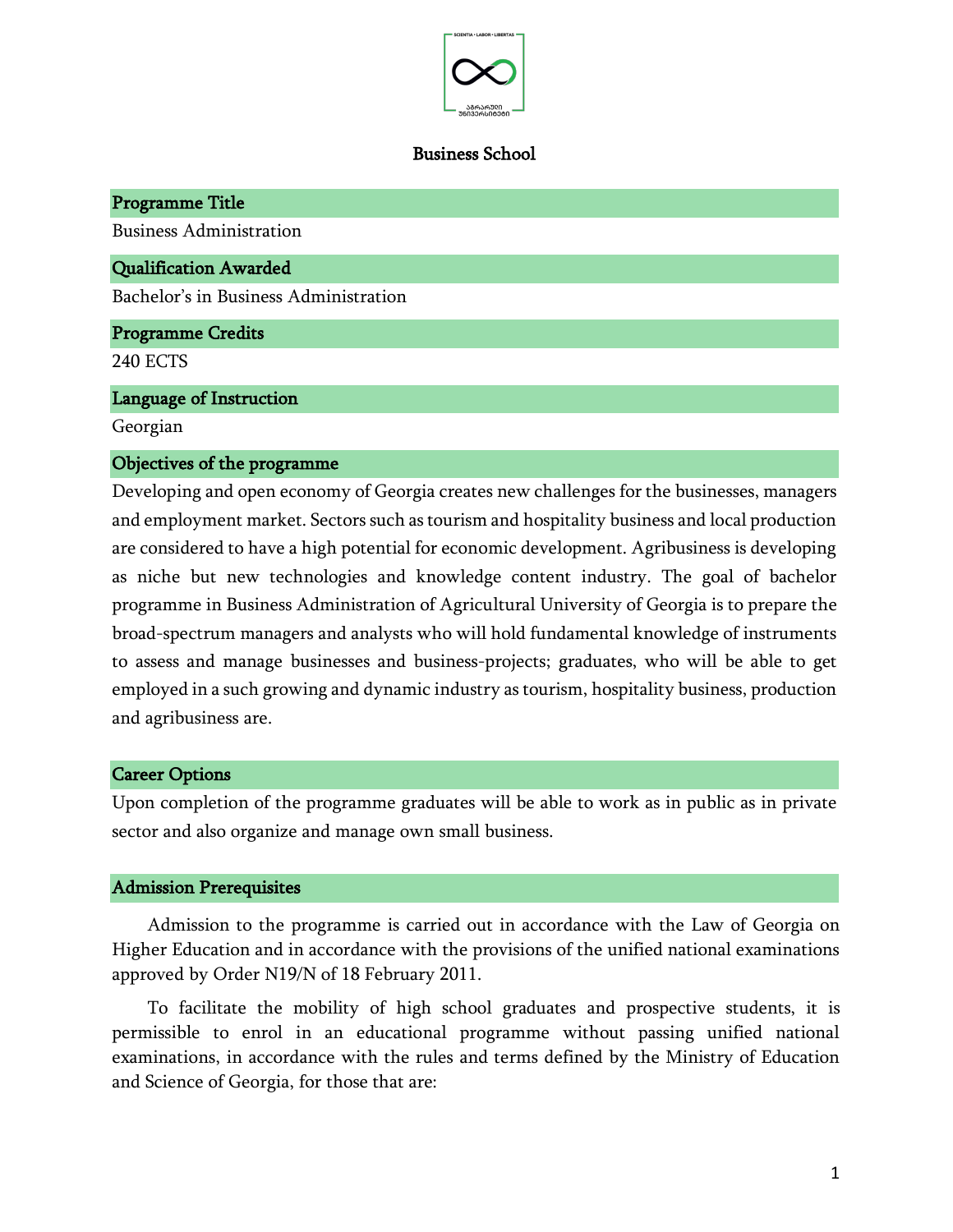

- foreign citizens or persons without citizenship, who received complete general education or its equivalent abroad;
- Georgian citizens who received complete general education abroad or its equivalent and during the last two years of complete general education had been studying abroad;
- foreign citizens, who have studied/ are studying and have received credits/qualifications abroad from a Higher Educational Institution recognized by the legislation of that country;
- Georgian citizens, who, for the term defined by the Ministry of Education and Science of Georgia, lived/are living, studied/are studying and have received credits/qualifications abroad from a Higher Educational Institution recognized by the legislation of that country.

Enrolment in educational programs is also possible through mobility, in accordance with the Rule of Transfer Between High Educational Institutions defined by the Order N10/N of February 4, 2010 by the Minister of Education and Science of Georgia.

#### Learning Outcomes

#### General Competences

Graduates will have:

- critical analysis and reasoning ability
- skills of professional communication within company and with company's partners
- ability to write and communicate professionally
- ability to write and communicate in a foreign language (English) professionally
- ability to adapt in unfamiliar and changing environments
- ability to work in a team
- ability to analyse tasks, identify and resolve problems
- skills of presentation, argumentation and debate
- ability to continuously learn and deepen the knowledge
- ability to judge and develop own opinion on: modern living and non-living world, fundamentals of economics, principles of law, modern political ideology, intercultural relationships, history of philosophic ideas and their use in modern society, main directions in psychology, sociology and anthropology
- mathematical and logical thinking ability
- ability to use mathematical methods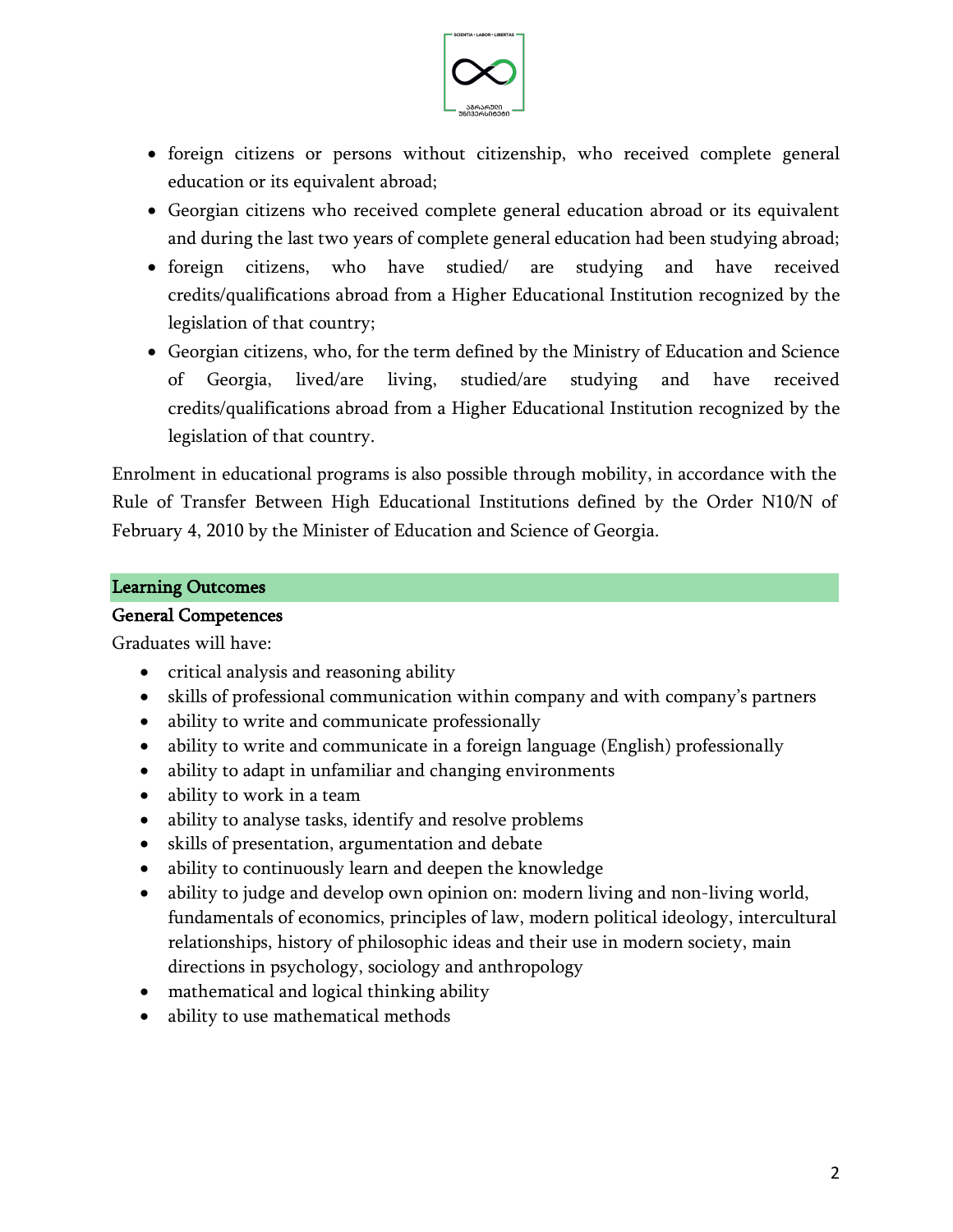

# Specific Competences

Graduates will:

- understand the nature of businesses, business activities, opportunities, limitations and challenges
- have knowledge of the business-environment and factors affecting it
- understand the nature of business transactions and knowledge of its accompanying processes
- have knowledge of business supporting tools such as statistic methods, financial accounting, Microsoft Excel, data analysis, basic techniques for negotiation, leadership and decision making
- have knowledge of core business tools such as financial analysis, corporate finance, marketing management, operations management, managerial accounting and project management
- have knowledge of specific aspects of marketing, management, and financial management of different industries
- be able to use proper terminology
- be able to put theoretical knowledge to practice

Competences developed during the Bachelor programme in Business Administration are in accordance with the first level higher education six criteria set by the national qualification framework.

# Knowledge and Understanding

Graduates will have knowledge of:

- fundamental principles, concepts, stages and terminology of financial accounting
- Georgian tax system and types of taxes
- modern economic theories, including principles of microeconomics and macroeconomics
- theories in finances and practical methods of financial management
- principles of financial markets and their role in the market
- fundamental principles of business law
- main functions of the management and modern paradigms of management field
- main principles of managing individuals and groups
- concepts and techniques of project management, operations design, planning and improvement
- concepts and principles of marketing theory
	- For specific concentrations:
		- o main principles of agronomy and animal husbandry;
		- o specifics of agricultural products marketing;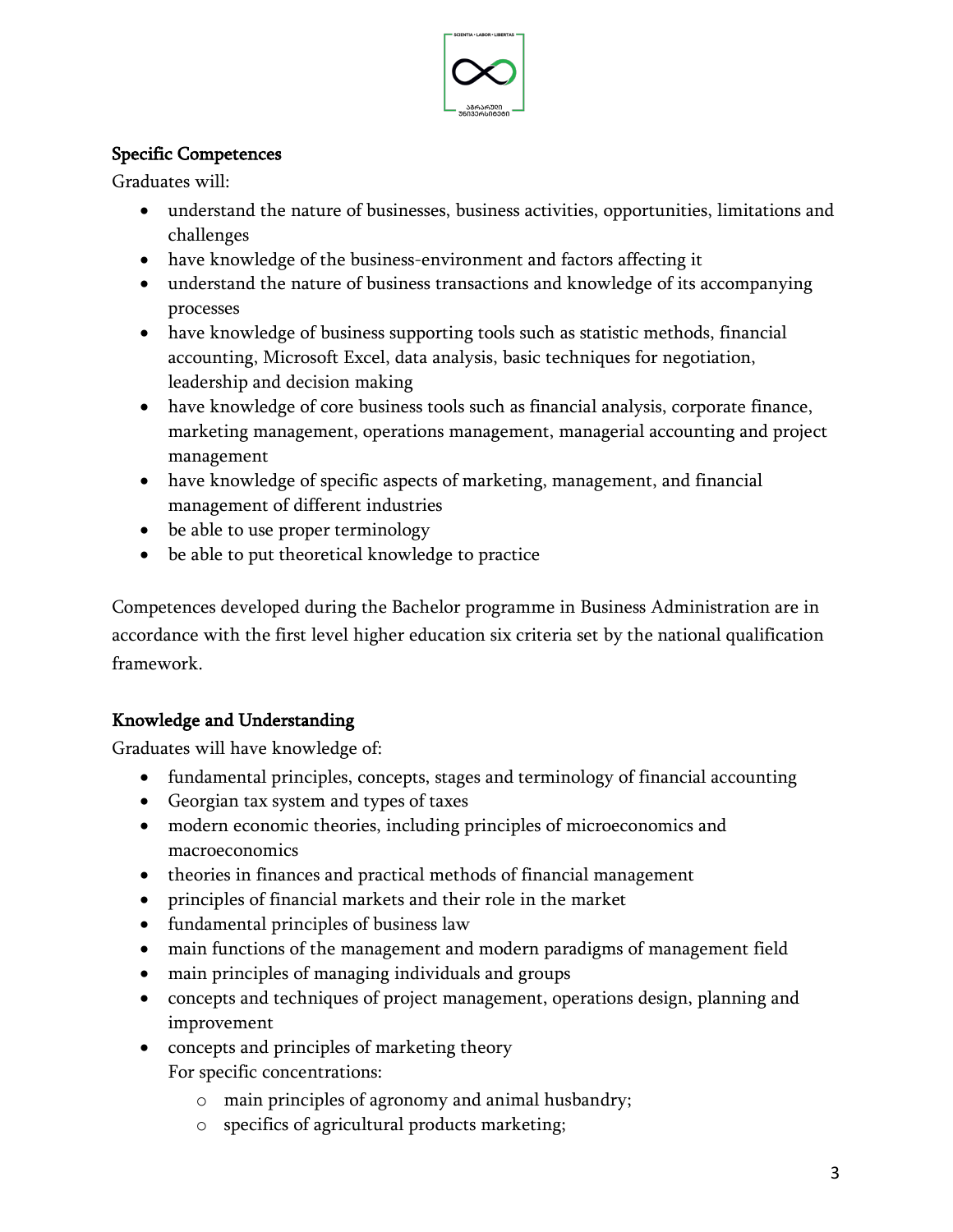

- o specifics of management of agribusiness;
- o specifics of cost structure of agribusiness, industrial production, restaurant and hotel businesses;
- o specifics of agribusiness risk management;
- o cost structure of agribusiness, industrial production, the restaurant and hotel;
- o structure of supply chain and its importance;
- o international standards of quality management;
- o steps and methods of new product development;
- o structure of tourism and hospitality market;
- o main principles of hotel operation management;
- o main principles of restaurant management;
- o main principles of hospitality marketing.

# Applying Knowledge to Practice

Graduates will be able to:

- create main financial statements;
- calculate taxes according to the Georgian tax system;
- analyse and contextualize of micro and macroeconomic data;
- participate in business-transactions;
- analyse financial information;
- evaluate financial assets;
- transform business-ideas into projects;
- participate in planning of business transactions;
- present ideas and projects, prepare argumentation and participate in discussion;
- identify legal problems;
- use marketing principles in business decisions;
- participate in developing a business idea and preparation of the business plan;
- participate in the full cycle of project management and to manage its individual elements;

For specific concentrations:

- o manage small agribusiness
- o plan and conduct marketing strategies and activities for the agribusiness
- o analyse cost structure and make appropriate conclusions
- o participate in the process of new product development
- o participate in the quality standards implementation process

# Ability to Make Conclusion

Graduates will be able to:

• use micro and macroeconomic theories for market analyses and managerial decisions;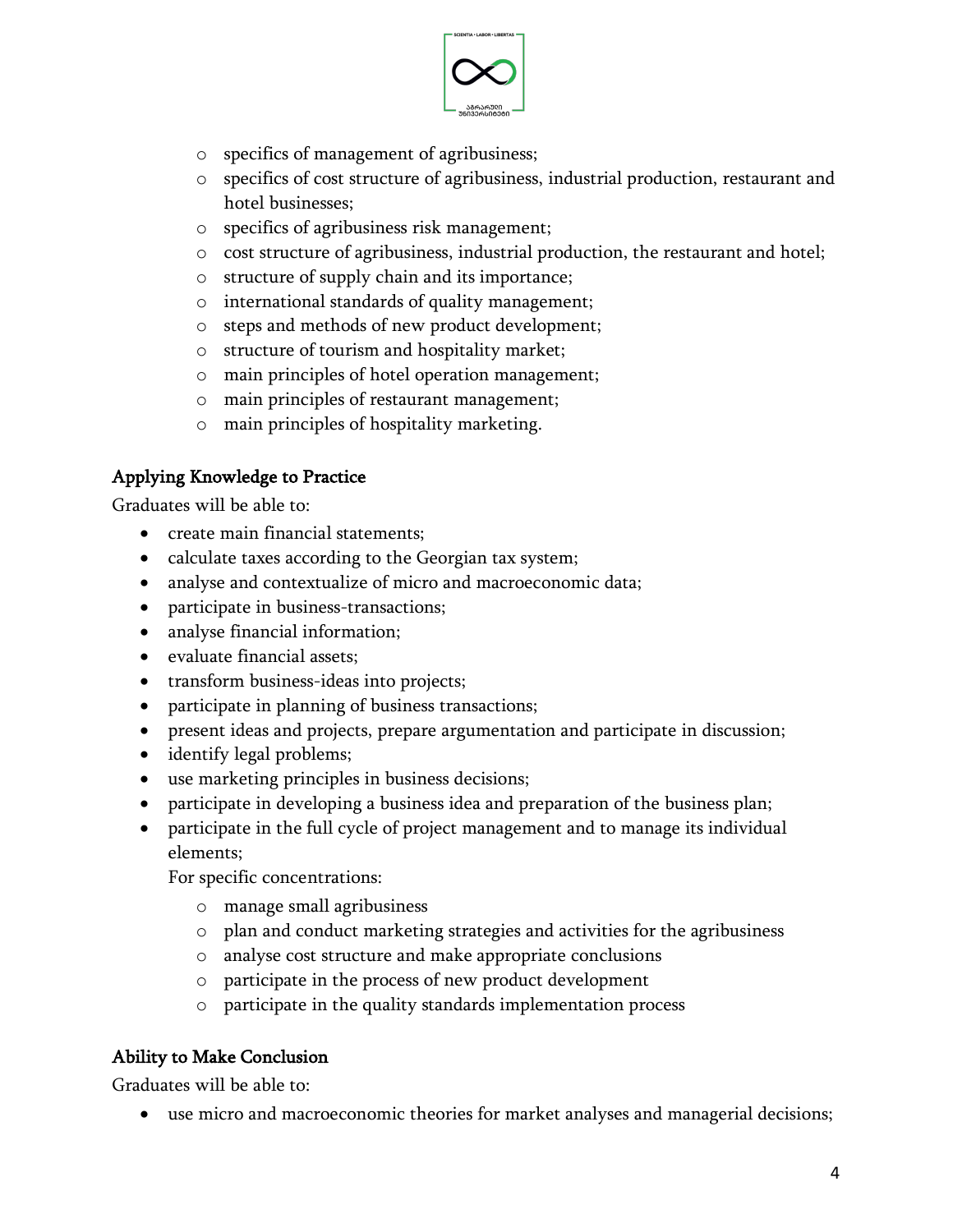

- apply mathematical methods;
- use relevant computer programs;
- apply decision making methods in the managing process;
- apply critical analysis.

## Communication Skills

Graduates will be able to:

- professionally communicate in a native language;
- communicate in a foreign language (English);
- work in team;
- use modern information and communication technologies;
- manage conflict situations and participate in negotiation process;
- react to problematic situations and search for constructive solutions;
- manage interpersonal relations;
- prepare and presents financial, marketing and other managerial reports;
- communicate with the specialists of the industry;
- participate in negotiation process;
- use proper terminology.

# Ability to Learn

Graduates will be able to:

- learn and constantly improve the knowledge;
- adapt and act in unfamiliar environment;
- search for available resources and sources.

## Values

Graduates will:

- acknowledge and share free market ideas;
- share private ownership principles;
- share principles of liberal democracy;
- appreciate differences and cultural diversity;
- have professional responsibility;
- acknowledge and share principles of business and corporate ethics.

## Learning and Teaching Methods

In order to achieve the learning outcomes following methods are used:

- discussion and debate;
- working with books;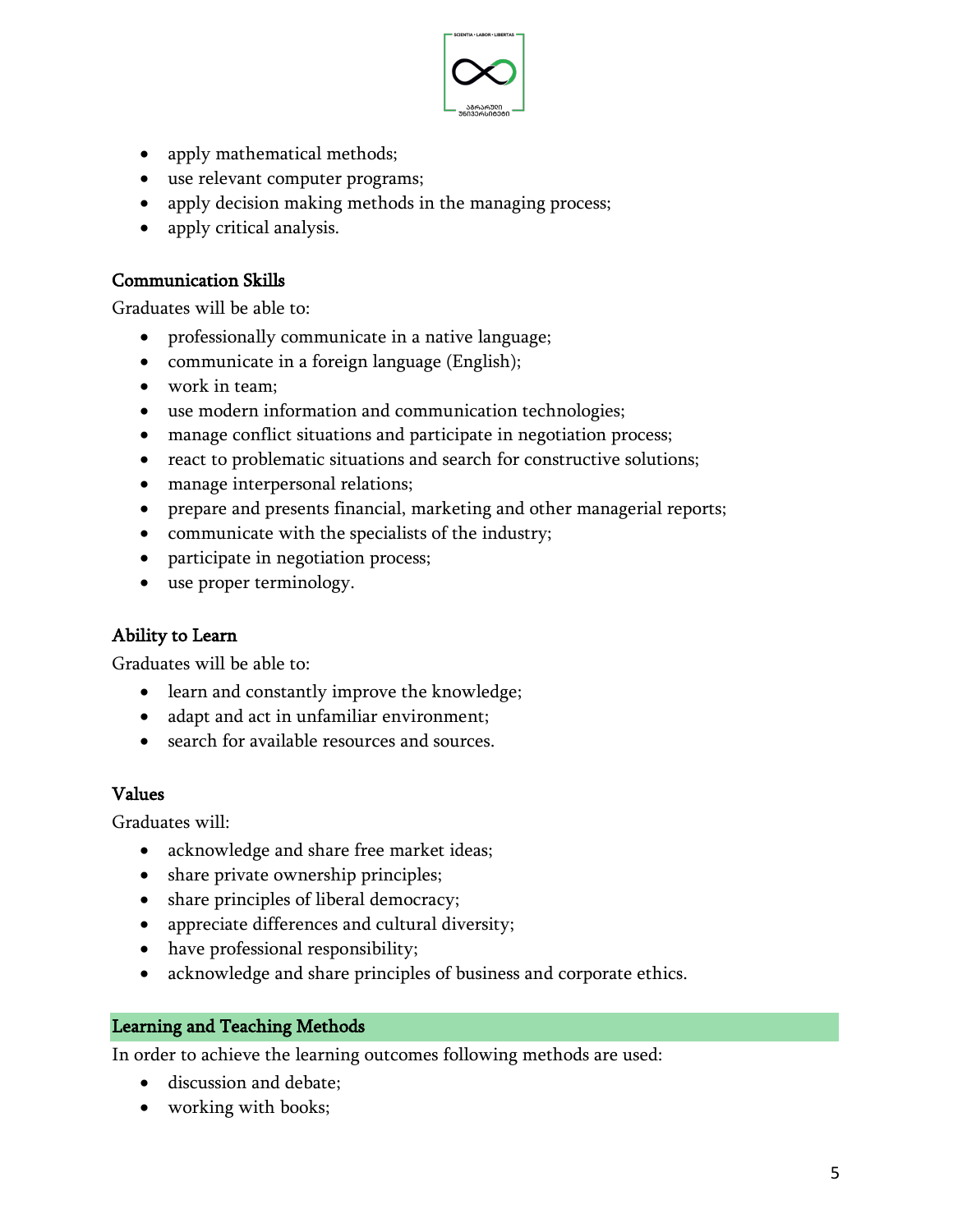

- verbal;
- cooperative learning;
- teamworking;
- problem-based learning;
- heuristic method;
- case study;
- role-playing and situational games method;
- demonstration method;
- induction:
- deduction;
- analyses;
- synthesis;
- practical;
- descriptive and other methods.

For measuring learning outcomes formative and summative methods are used, such as: homework, tests, oral and written exams, presentations, essays, written analyses and discussions of case studies, reports and so on.

## Students Assessment System

Credits can be obtained only after the student has achieved the results planned by the syllabus. It is reflected in one of the positive assessments.

The students will get the credited only if they have overcome the minimum thresholds defined for the intermediate and final examination and received one of the positive assessments.

## 1. Five types of positive assessment:

- (A) Excellent score between 91-100;
- (B) Very good score between 81-90;
- (C) Good score between 71-80;
- (D) Satisfying score between 61-70;
- (E) Sufficient score between 51-60.

## 2. Two types of negative assessment:

(FX) Fail to pass – score between 41-50, which means that student needs to work more and he or she is able to redeliver exam after the independent preparation;